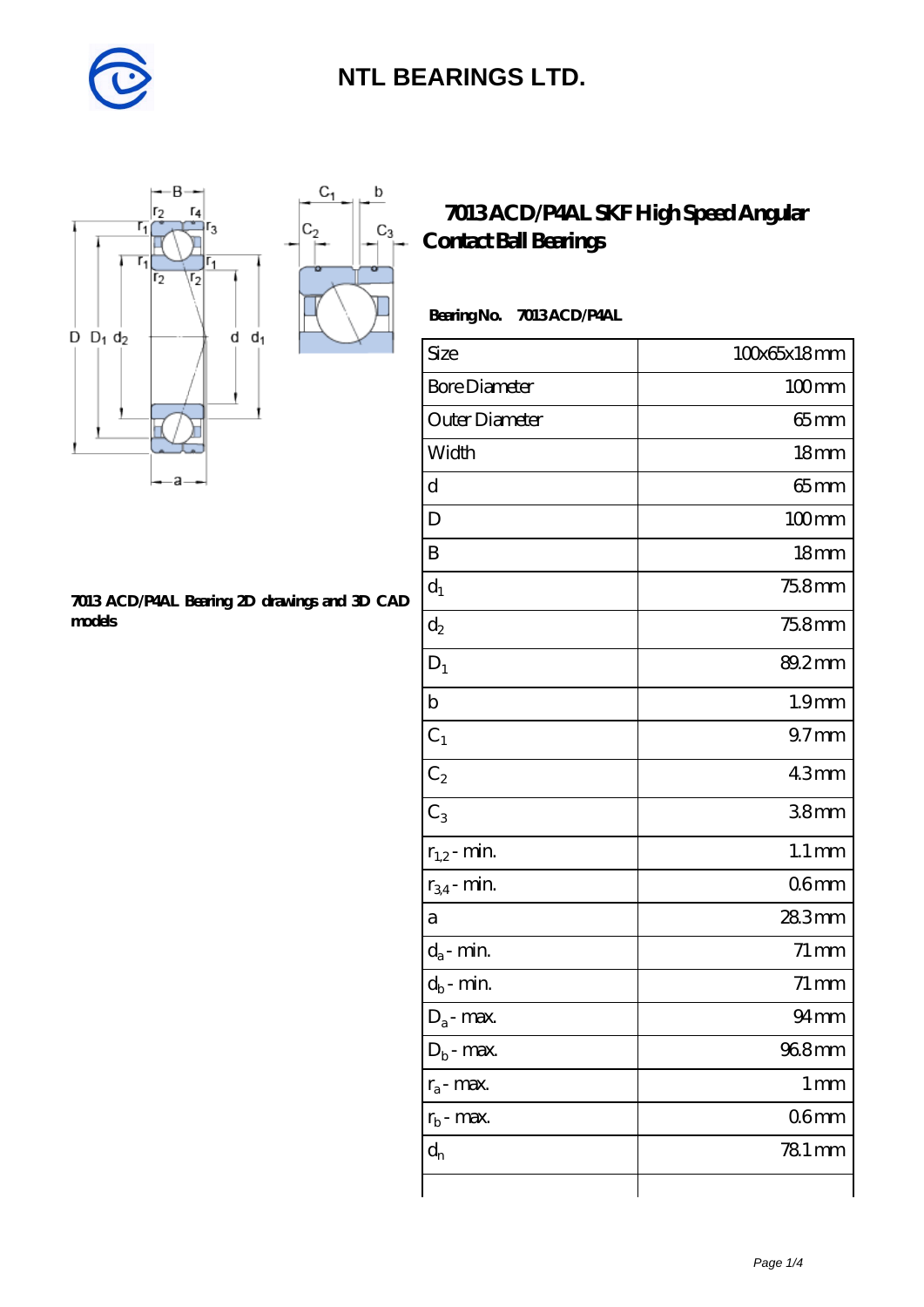

| Basic dynamic load rating -<br>С         | 39kN        |
|------------------------------------------|-------------|
| Basic static load rating - $C_0$         | 35.5kN      |
| Fatigue load limit - $P_u$               | 1.5kN       |
| Limiting speed for grease<br>lubrication | 12000r/min  |
| Limiting speed for oil<br>lubrication    | 19000mm/min |
| Ball - $D_w$                             | 11.112mm    |
| $Ball - z$                               | $\infty$    |
| $G_{ref}$                                | $57$ cm $3$ |
| Calculation factor - e                   | 068         |
| Calculation factor - $Y_2$               | 087         |
| Calculation factor - $Y_0$               | 038         |
| Calculation factor - $X_2$               | 0.41        |
| Calculation factor - $Y_1$               | 092         |
| Calculation factor - $Y_2$               | 1.41        |
| Calculation factor - $Y_0$               | 0.76        |
| Calculation factor - $X_2$               | 067         |
| Preload class $A - G_A$                  | 240N        |
| Preload class $B - G_B$                  | 480N        |
| Preload class $C - G_C$                  | 960N        |
| Preload class $D - G_D$                  | 1920N       |
| Calculation factor - f                   | 1.13        |
| Calculation factor - $f_1$               | 099         |
| Calculation factor - $f_{2A}$            | 1           |
| Calculation factor - $f_{2B}$            | 1.02        |
| Calculation factor - $f_{\chi}$          | 1.05        |
| Calculation factor - $f_{2D}$            | 1.08        |
| Calculation factor - $f_{HC}$            | 1           |
|                                          |             |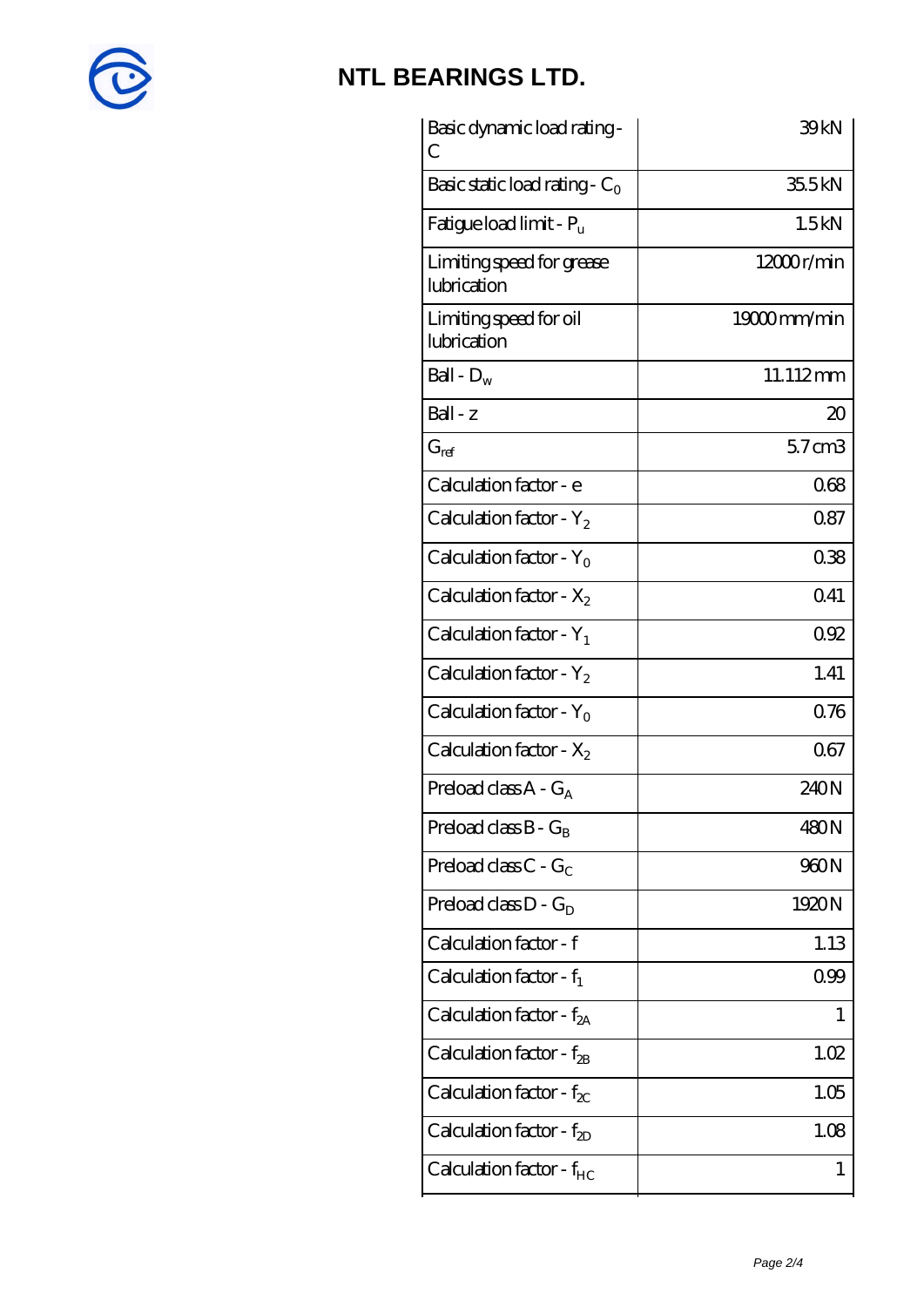

| Preload class A                             | 174N/micron         |
|---------------------------------------------|---------------------|
| Preload class B                             | 227 N/micron        |
| Preload class C                             | 302N/micron         |
| Preload class D                             | 409N/micron         |
| $d_1$                                       | 75.8mm              |
| $d_2$                                       | 75.8mm              |
| $D_1$                                       | 89.2mm              |
| $C_1$                                       | 97 <sub>mm</sub>    |
| $C_2$                                       | 43mm                |
| $C_3$                                       | 38 <sub>mm</sub>    |
| $r_{1,2}$ min.                              | $1.1 \,\mathrm{mm}$ |
| $r_{34}$ min.                               | 06 <sub>mm</sub>    |
| $d_a$ min.                                  | $71 \,\mathrm{mm}$  |
| $d_b$ min.                                  | $71 \,\mathrm{mm}$  |
| $D_a$ max.                                  | $94 \text{mm}$      |
| $Db$ max.                                   | 968mm               |
| $r_a$ max.                                  | 1 mm                |
| $r_{\rm b}$ max.                            | 06 <sub>mm</sub>    |
| $d_{n}$                                     | 781 mm              |
| Basic dynamic load rating C                 | 39 <sub>kN</sub>    |
| Basic static load rating $C_0$              | 35.5kN              |
| Fatigue load limit $P_u$                    | 1.5kN               |
| Attainable speed for grease<br>lubrication  | $12000$ r/min       |
| Attainable speed for oil-air<br>lubrication | 19000r/min          |
| Ball diameter $D_w$                         | 11.112mm            |
| Number of balls z                           | 20                  |
| Reference grease quantity<br>$G_{ref}$      | $57 \text{ cm}^3$   |
| Preload class A $G_A$                       | 240N                |
| Static axial stiffness, preload<br>classA   | $174N/\mu$ m        |
|                                             |                     |